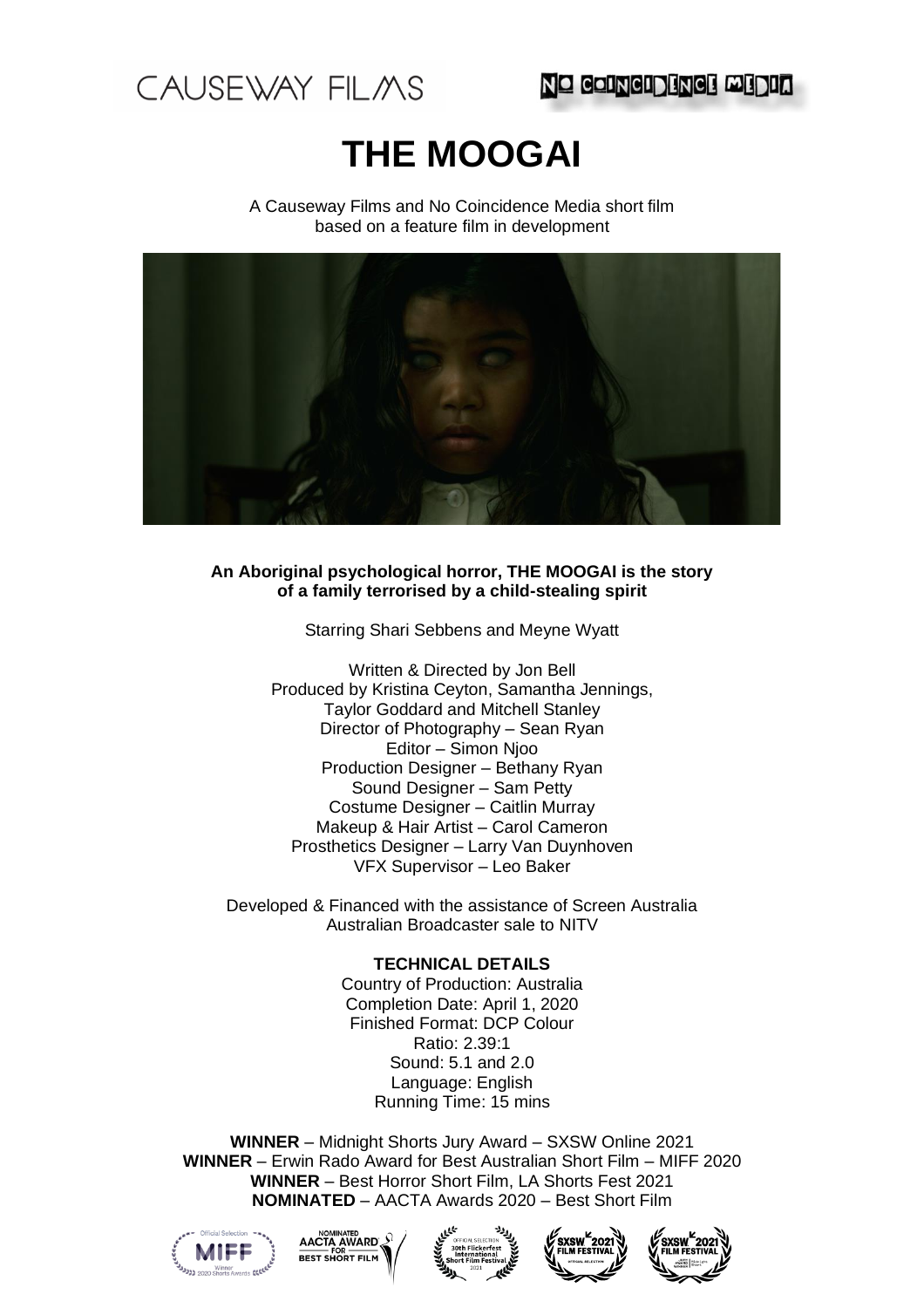## **SYNOPSIS**

A young Aboriginal couple have just had their first child, but what should be one of the happiest times in their lives turns to terror when Sarah starts seeing a malevolent spirit she believes is trying to take her baby. Her husband Fergus desperately wants to believe her, but as she becomes more unstable he is increasingly concerned for the safety of their child. Is Sarah really being visited by a child-stealing spirit or is she the biggest threat to their family's safety?

THE MOOGAI explores post-natal depression, transgenerational trauma and Australia's stolen generation. But it is also a story of the value of children and the power of family.

## **DIRECTORS STATEMENT**

I believe that horror stories come down to one simple line "Come into my parlour, said the spider to the fly." They are all about that dynamic. Spider, fly. Predator, prey. The most thrilling parts of a horror movie, to me, are usually when the fly gets caught in the spider's web. We share the terrifying experience of watching the fly struggle, knowing the spider is out there somewhere but not seeing it. This is the core relationship in this story. The Moogai is the spider and Jacob is the fly. Sarah is the only thing that stands between them.

The other aspect of the horror genre that I particularly wanted to explore in this film is the absence of hope due to the absence of knowledge. It is not just about fear of the unknown, but about absence of knowledge (and more importantly, the inability to gain it). Because the absence of knowledge is the absence of power. This lack of knowledge is scarier than the bliss of ignorance, because you are acutely aware that you are missing something. It's this absence that compels characters in horror films to "go into the basement" - they just have to know what's down there, they have to gain knowledge in order to gain power. But the destructive force can never truly be known. To me, this absence of knowledge becomes an absence of hope. What makes us uncomfortable is that we struggle to gain knowledge and hope in our everyday life, but horror tells us that we have to live without them. The Moogai is trying to push Sarah to a hopeless place, so it can gain power over her.

The stolen generation is such a massive wound in the psyche of Australia, but it is often thought of as something in the past. And it's often presented as something in the past. This story takes the inheritance of that trauma into the present, with a couple's new baby. Someone or something is trying to take that new born baby, to destroy the sacred human bond of mother and child. We've really tried to delve into the horrors of breaking that sacred human bond and explore the effects of transgenerational trauma that still echo through to our lives today. To find a cinematic way to show the terror of having something hunt you down so it can take your child, and your future.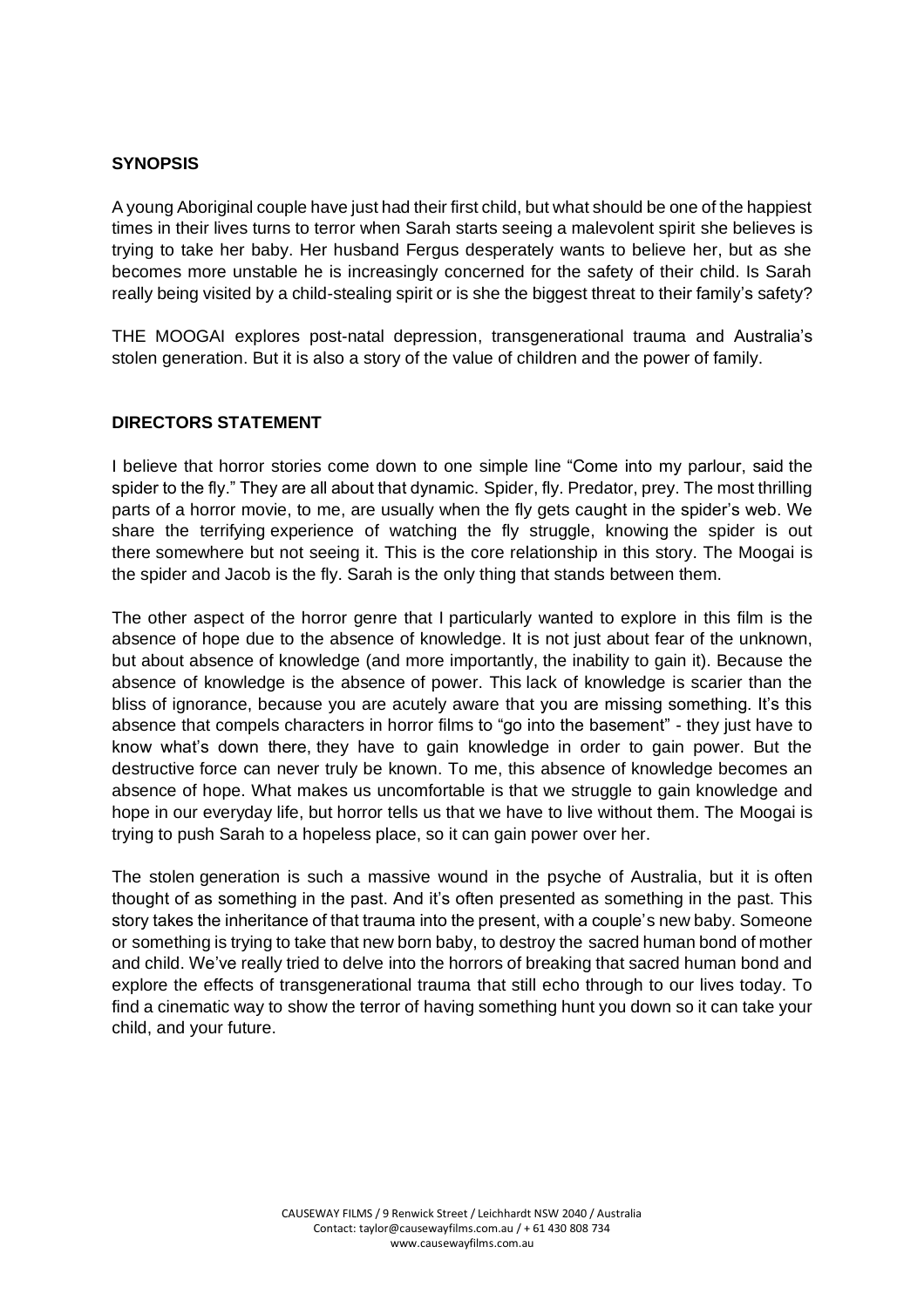## **PRODUCERS' STATEMENT**

THE MOOGAI is a psychological horror written and directed by Jon Bell, weaving together themes of transgenerational trauma over child removal and post-natal depression into a supernatural story aimed at keeping not only an Australian audience on the edge of their seats but an international one too.

THE MOOGAI draws on a successful tradition of elegantly executed emotional horrors, such as ROSEMARY'S BABY (Roman Polanski), THE ORPHANAGE [\(J. A. Bayona\)](https://www.google.com.au/search?rlz=1C5CHFA_enUS573US573&q=J.+A.+Bayona&stick=H4sIAAAAAAAAAOPgE-LSz9U3MCorMk6vUgKzjZOzqwqLtcSyk6300zJzcsGEVUpmUWpySX4RABCcmmAyAAAA&sa=X&ved=2ahUKEwjI7dTtxOvbAhUUa94KHYoxChsQmxMoATAqegQIDBA8), more recently GET OUT or Causeway's own THE BABADOOK, it is a director-driven genre film that speaks to contemporary issues. THE MOOGAI will introduce the world to an Indigenous spirit that is a manifestation of the atrocities inflicted upon Aboriginal people and communities with the removal of their children and the inter-generational effects of that trauma. We're excited to have created a unique, concise psychological horror story that incorporates elements of Indigenous mythology rarely seen in this genre, in the hopes of provoking market attention and audience desire to see the feature film made.

While Jon has been working with Causeway Films and No Coincidence Media to develop a feature version of THE MOOGAI, we believe the short film is a self-contained piece that can stand alone and garner festival recognition. Causeway Films has gained international credibility for producing elevated films in this genre and brought together an exciting creative team to execute Jon's vision.

## **KEY CREATIVE BIOS**

## **JON BELL – WRITER/DIRECTOR**

Indigenous Filmmaker Jon Bell created and wrote the drama series THE GODS OF WHEAT STREET and Every Cloud Productions produced the series for ABC. His other television credits include writing for REDFERN NOW, CLEVERMAN, READY FOR THIS and THE WARRIORS. He has also written and acted in the sketch comedy series BLACK COMEDY and AUSSIE RANGERS for ABC, as well as writing and directing previous short films THE CHUCK IN, AND JUSTICE FOR ONE, and TWO BIG BOYS.

## **COMPANY BIOS**

## **CAUSEWAY FILMS**

CAUSEWAY FILMS is an Australian production company, founded by producers Kristina Ceyton and Samantha Jennings, focused on the development and production of entertaining, socially relevant stories that allow original voices to achieve international success. Causeway's first feature film, award-winning psychological thriller THE BABADOOK by writer/director Jennifer Kent premiered at the 2014 Sundance Film Festival to great critical and cultural success. The film went on to win many Best Film and Screenplay Awards, including three Australian Academy Awards (AACTAs), the 2014 New York Film Critics Circle Award for Best First Film, and receiving a British Independent Film Awards Nomination.

In 2018, Causeway launched two features, Jennifer Kent's highly anticipated second feature, period drama THE NIGHTINGALE, co-produced with Made Up Stories' Bruna Papandrea and Steve Hutensky. THE NIGHTINGALE had its World Premiere at the prestigious Venice Film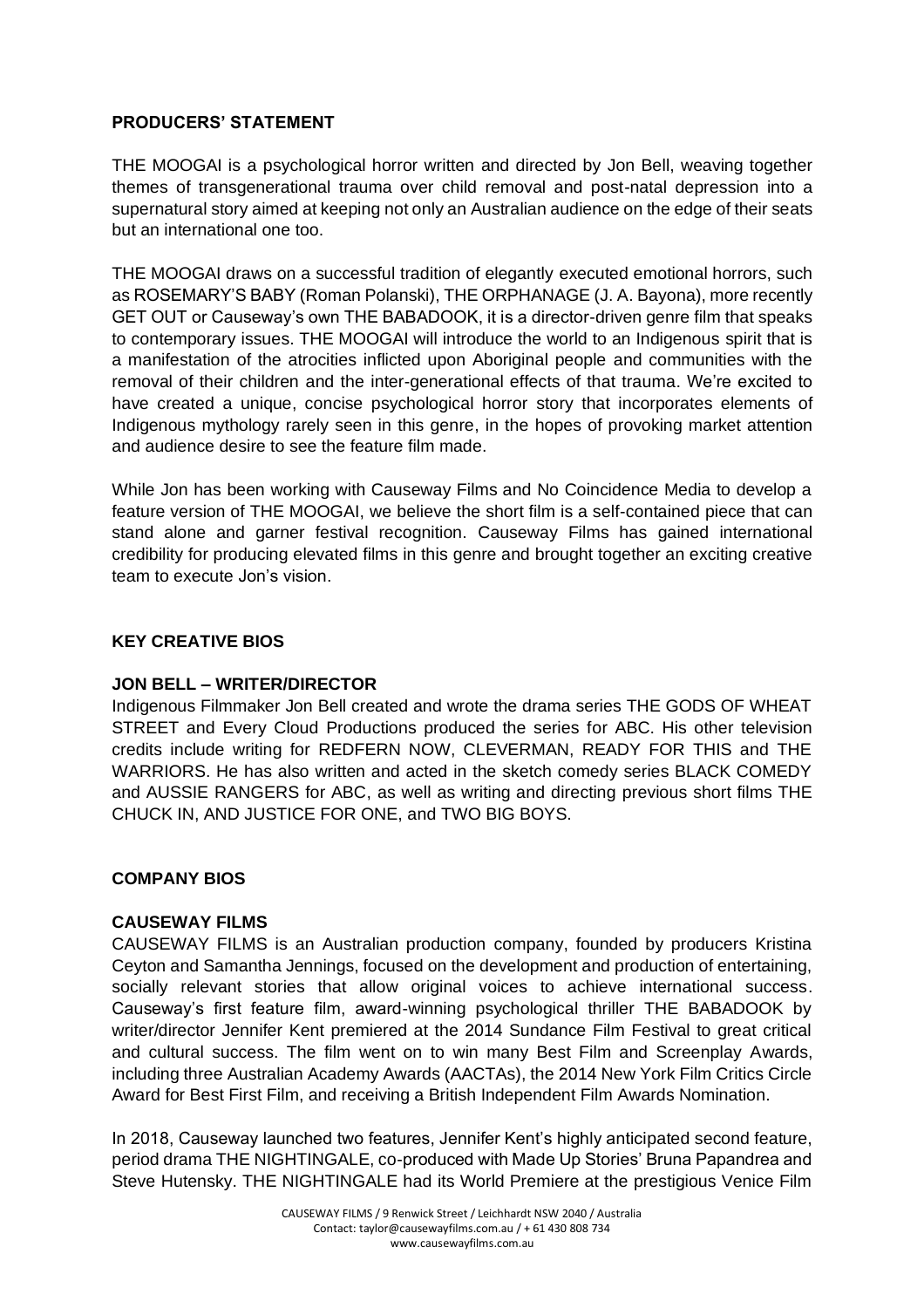Festival, where it won two awards. Feature film CARGO, starring Martin Freeman, was released as Australia's first Netflix Original feature film in mid 2018 after premiering at Tribeca, and received five AACTA award nominations including Best Film.

With a passion for discovering and fostering exceptional new talent, Causeway's latest film, the Cambodian-shot feature debut by Rodd Rathjen, BUOYANCY, had its World Premiere at the 2019 Berlin Film Festival where it won the Ecumenical Jury Prize, and its Australian Premiere at the Melbourne International Film Festival. The film went on to win Best Indie Film at the 2019 Australian Academy of Cinema and Television Arts (AACTA), Best Youth Feature Film at the Asia Pacific Screen Awards, the Silver Gateway Award at the 2019 Mumbai Film Festival, the Grand Jury Prize at the 2019 Political Film Festival Porto-Vecchio, and was the Australian submission for Best International Feature Film at the 2020 Academy Awards®.

Taylor Goddard joined Causeway Films in 2015 as a Producers Assistant before moving into the role of Manager, Development and Production in 2017. In supporting the development and production of Causeway Films slate of feature film and high-end television projects, Taylor worked as Producers Assistant and Post Production Supervisor on CARGO, Post Production Coordinator on THE NIGHTINGALE and Production and Development Executive on BUOYANCY. She is also Associate Producer on Causeway's upcoming features YOU WON'T BE ALONE starring Noomi Rapace, and BLAZE by Del Kathryn Barton and starring Simon Baker. THE MOOGAI is her first credit as Producer.

## **NO COINCIDENCE MEDIA**

No Coincidence Media is an Independent media company that produces and develops raw, cutting edge and signature television, documentary and short drama. The company is responsible for series such as COLOUR THEORY with Richard Bell 1 & 2 on NITV and SBS, hosted by political activist Richard Bell, who travels to the ancestral homelands of twelve artists across Australia, looking at how country and culture inspire their modern form of art.

SERVANT OR SLAVE, written by Mitch Stanley and Hetti Perkins, directed by award winning writer and director Steven McGregor, attracted the highest ever rating on National Indigenous Television to date, awarded the audience award at Melbourne International, Antenna Documentary and Harlem International Film Festivals in 2017. Short films such as CLOSED DOORS, directed by Hunter Page-Lochard and Carter Simpkin, and BETWEEN TWO LINES directed by Jack Steele (Sydney Film Festival 2019), are currently travelling the international festival circuit before broadcasting on the ABC in 2020.

Producer Mitch Stanley and Development Executive Toni Stowers aim to reshape Australian television by supporting Aboriginal and Torres Strait Islander writers, directors and actors through storytelling, strengthening the country's diverse identity, and entertaining a wider audience through filmmaking.